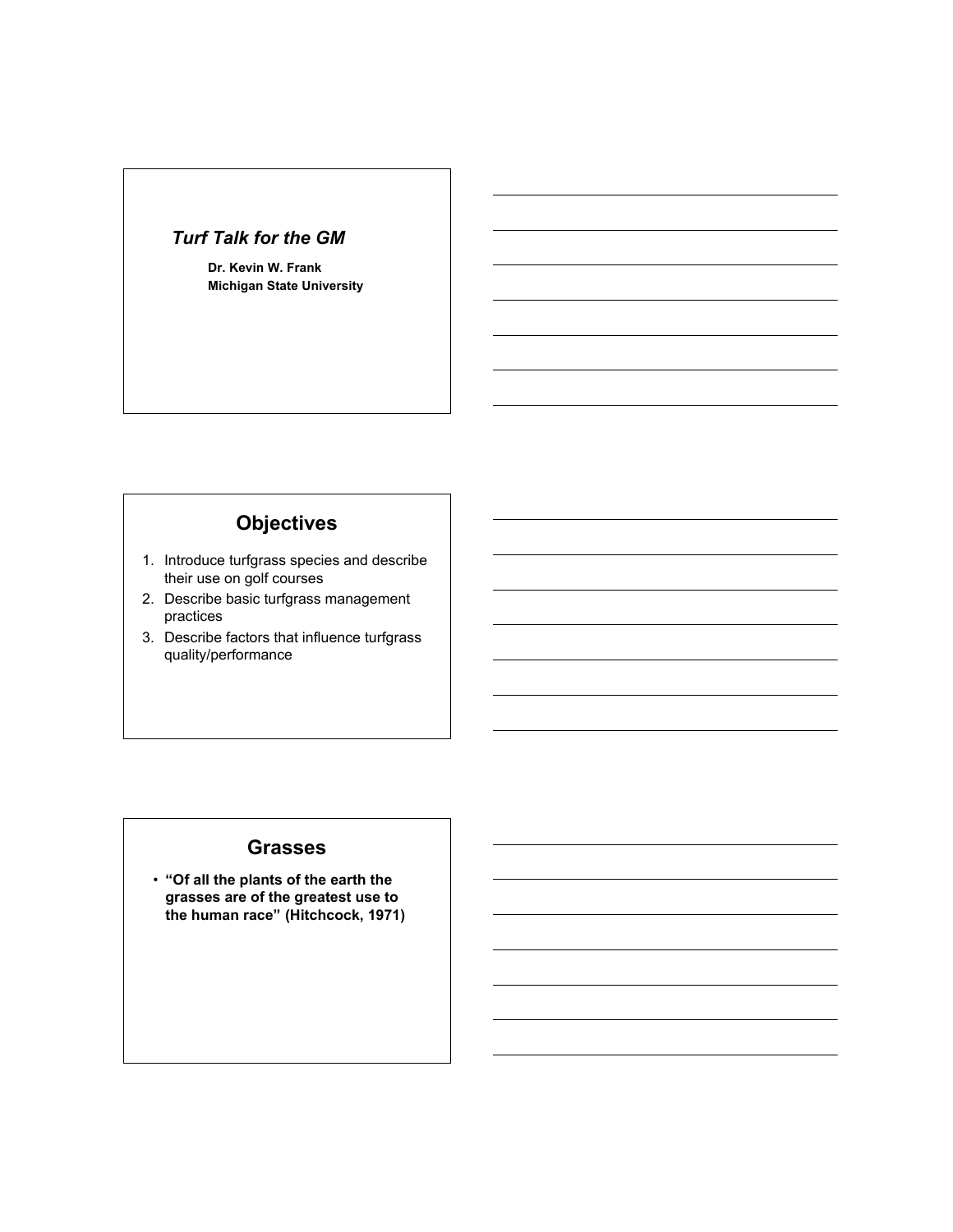# **1. Examples of Grasses**

- **Wheat**
- **Corn**
- **Rice**
- **Barley**
- **Bamboo**
- **Kentucky bluegrass**

# **Three criteria separate turf from other grasses**

- **Tolerate frequent, close mowing (<1/8 inch)**
- **Form contiguous community**
- **Withstand traffic**

# **Grasses are divided into two categories**

- **Cool season (65-75 F)**
- **Warm season (80-95 F)**
	- **Classification based on photosynthetic pathway**
		- **i.e. how the plant makes food**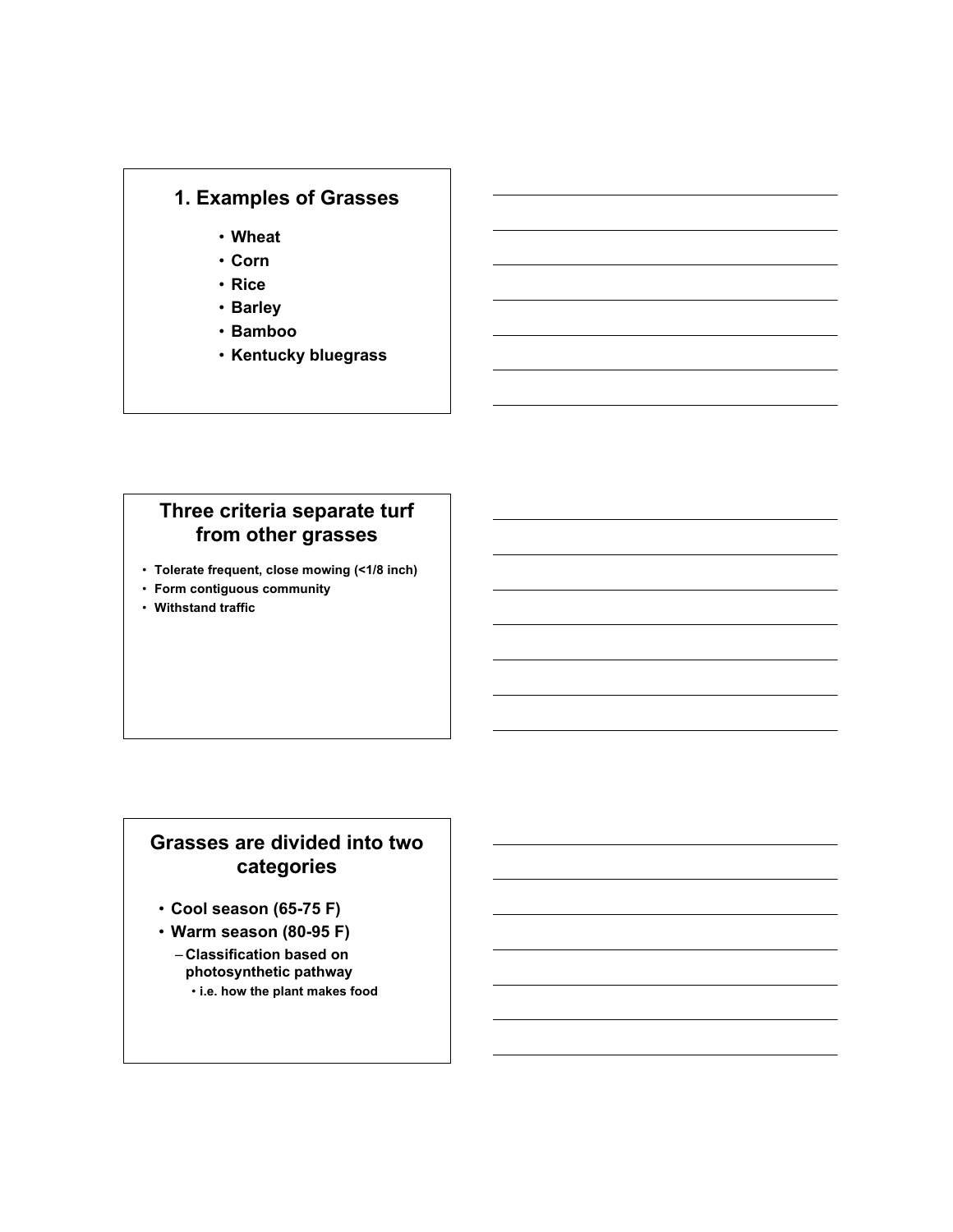



#### **Cool Season Grasses**

- **Grow rapidly in spring**
- **Somewhat intolerant of summer stress – often enter dormancy**
- **Growth increases again in fall, may stay green throughout winter**

# **Common Turfgrasses**

#### • **Cool Season**

- **Kentucky bluegrass**
- **Creeping bentgrass**
- *Poa annua* **(annual**
- **bluegrass)**
- **Tall fescue**
- **Fine fescue**
- **Perennial ryegrass**
- **Warm Season**
	- **Bermudagrass**
	- **Zoysiagrass**
	- **Centipedegrass**
	- **St. Augustinegrass**
	- **Seashore paspalum**
	- **Kikuyugrass**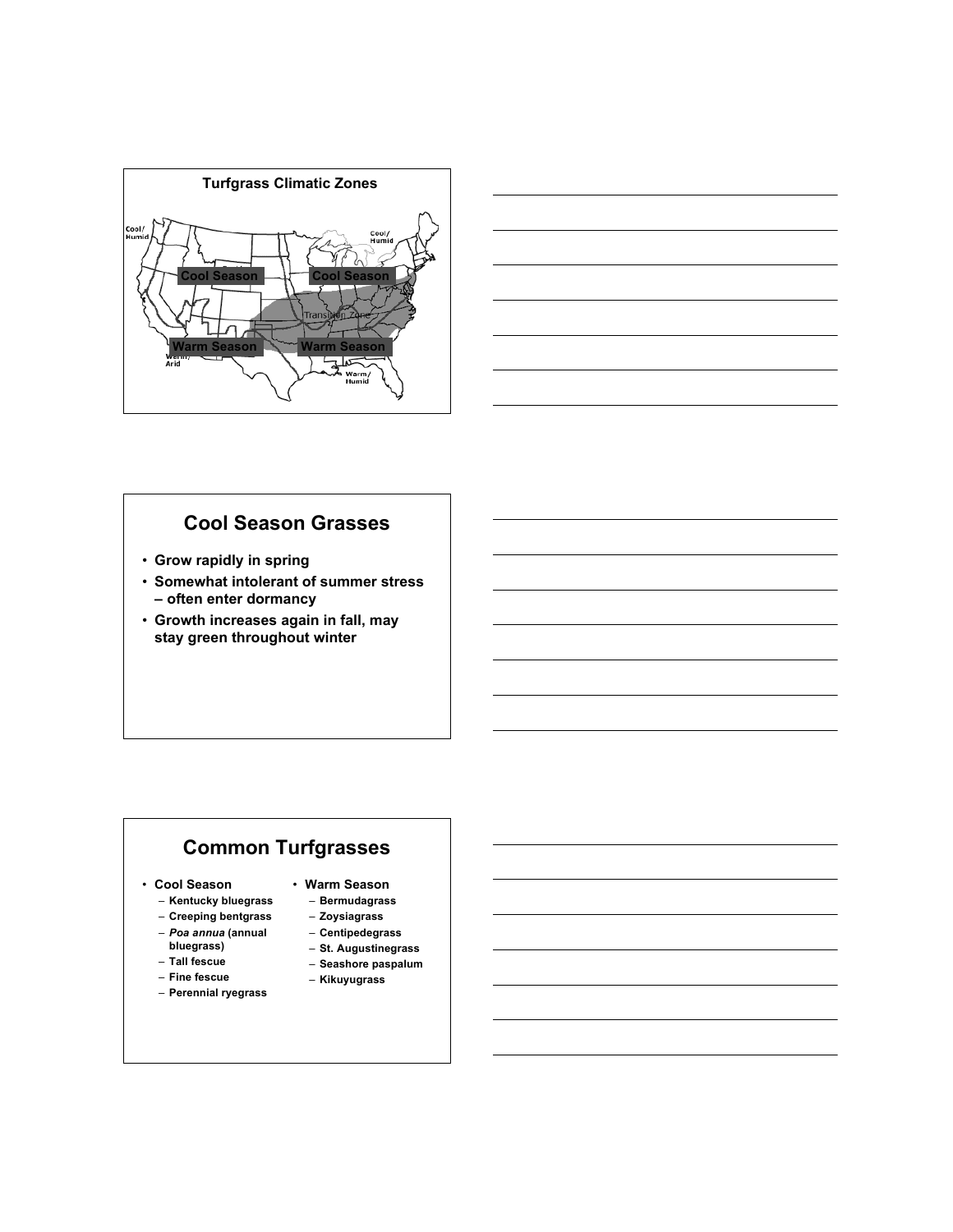# **Kentucky bluegrass**

- **Low mowing tolerant/dwarf varieties** – **Mowing height 0.5 to 1.0 inch**
- **Fairways**
- **Roughs**

### **Creeping bentgrass**

- **Considered superior playing surface** – **Greens**
	- **Tees**
	- **Fairways**
	- **Mowing height:**
		- **1/8 inch on greens**
		- **¼ inch on fairways**

# *Poa annua* **(annual bluegrass)**

- **Dominates older golf courses in northern regions, pacific northwest**
- **Produces seedheads**
- **Requires frequent irrigation?**
- **Requires more inputs/pesticides?**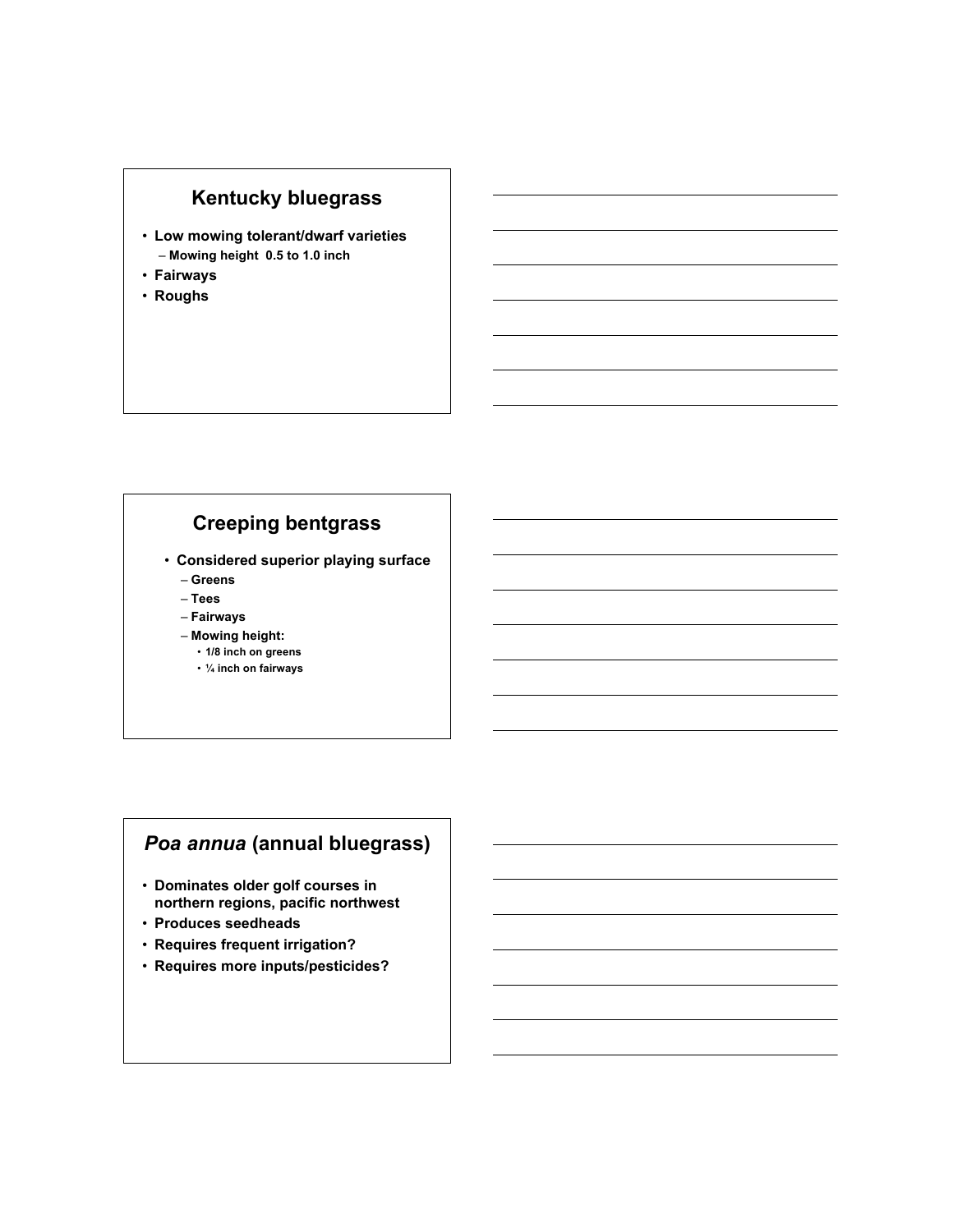## **Warm Season Grass Differences**

- **Deeper rooted**
- **More drought, heat and wear tolerant**
- **Most cool season grasses are seeded, while warm season grasses are established vegetatively.**
- **Less low temp. hardy and discolor at low temp.**

### **Bermudagrass**

•**Growth stops when temperatures drop below 60 F.**

•**Discoloration occurs when temperatures drop below 50 F.**

# **Overseeding Benefits**

•**Provides winter color**

•**Improves winter & spring play conditions**

•**Attracts golfers**

•**Spring tournaments**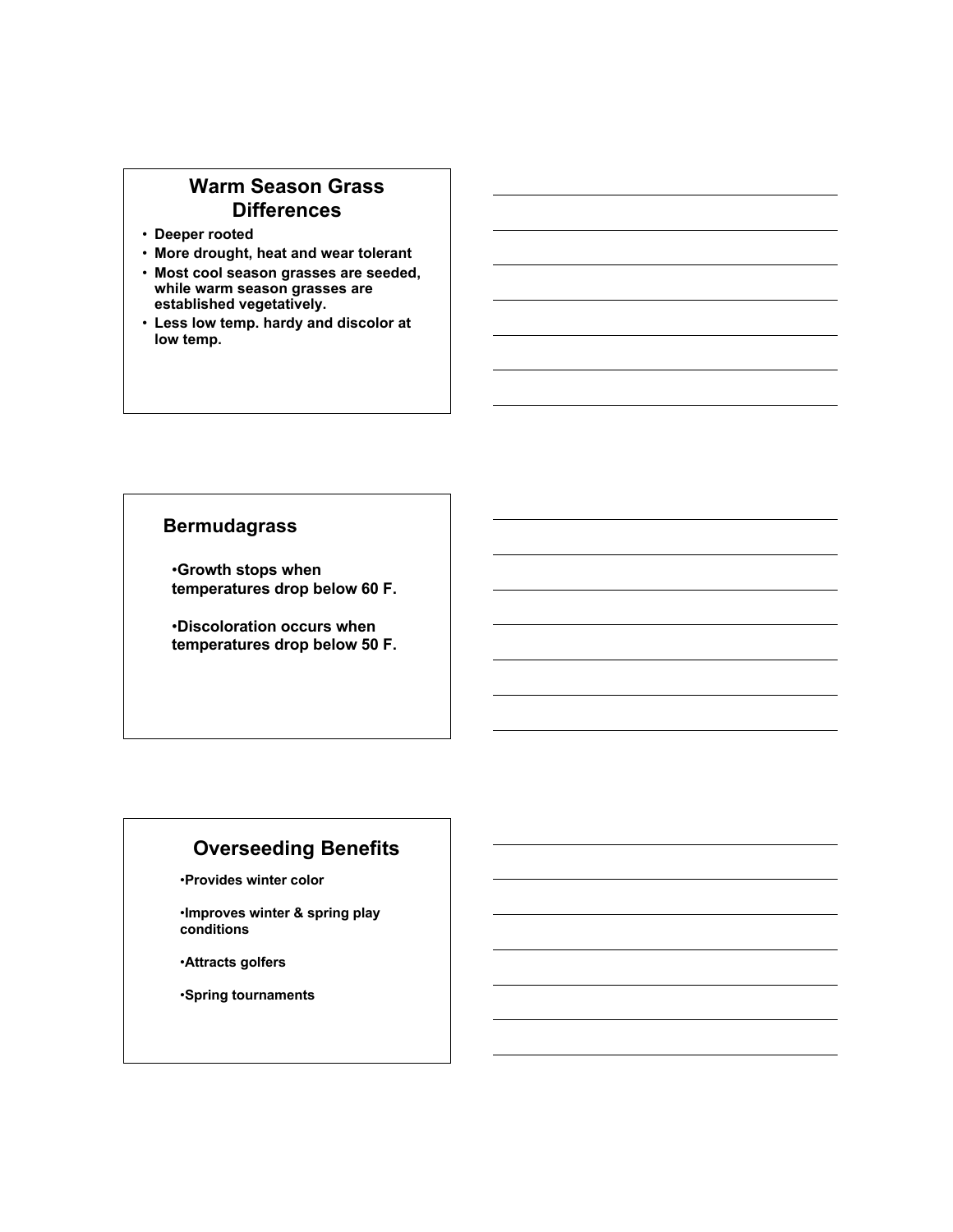## **Overseeding Concerns**

•**Costs - \$500 to \$2000/A (\$30,000 to \$50,000 total for 40 to 80 acres)**

•**Establishment problems**

•**Broadleaf weeds & renegade ryegrass**

- •*Poa annua*
- •**Spring transition problems**
- •**Fall establishment disrupts play**
- •**Good irrigation system required**

# **Seashore Paspalum**

- High salt tolerance
- Effluent water

# **Transition Zone**

**200 mile wide belt at 37oN latitude AKA "Zone from Hell"**

**Every grass will grow, but none will survive indefinitely due to extremes in climate.**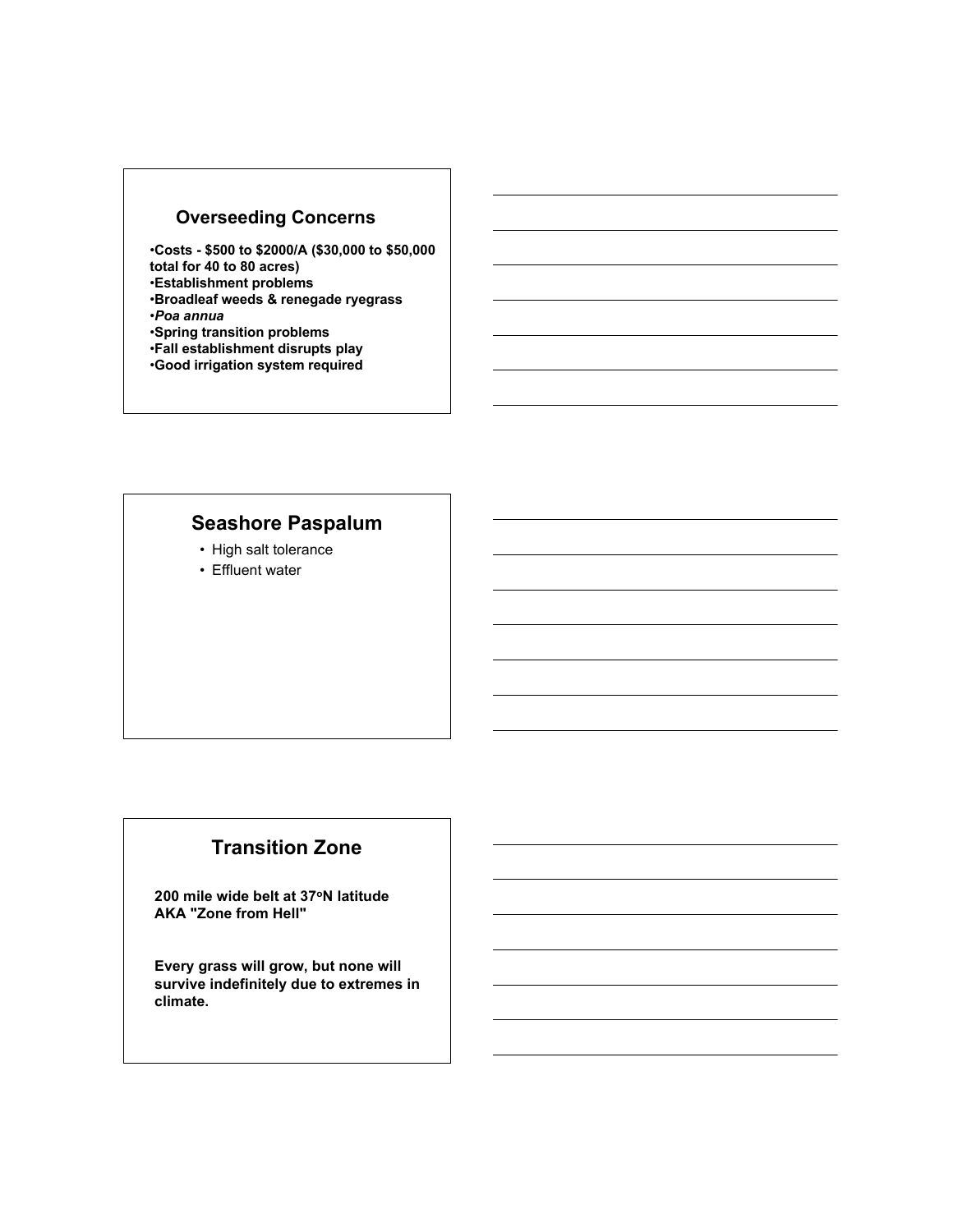# **2. Cultivation**

*Compaction* **is the compression of soil particles resulting in loss of pore space in the soil profile, resulting in a decrease in soil aeration.**

#### **Core aeration**

**Correct soil layering problems The removal of cores of turf and soil**

 $\checkmark$  Size of cores: 0.25 to 1.0 in.  **2-8 in. long.**

# **Dry Ject**

• **Positives**

– **Quick turn around time for golf!** – **Minimal disruption of surface**

• **Negatives?**

– **Not removing organic matter from green**

– **Not a replacement for core aeration**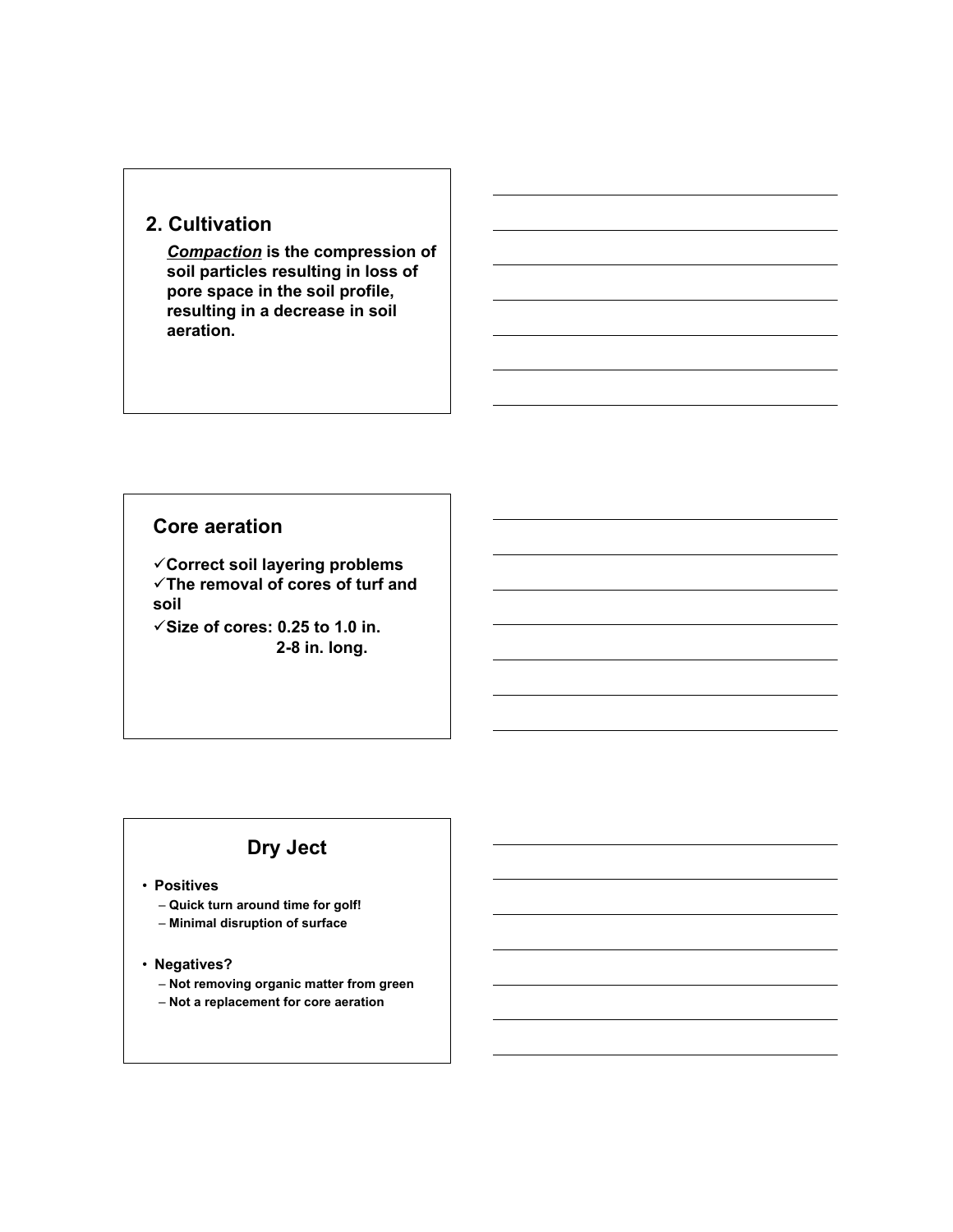# **3. Topdressing**

**A prepared root zone mix (usu. sand) added to a turf surface and worked-in by brushing and/or irrigating (Beard, 2002)**

# **Benefits of Topdressing**

- **Thatch Control**
- **Improved Putting Quality**
- **Soil Modification**

### **Drawbacks**

- • **Disruption**
- • **Cost**
- • **Leaf Abrasion**
- • **Finding/Selecting the Right Material**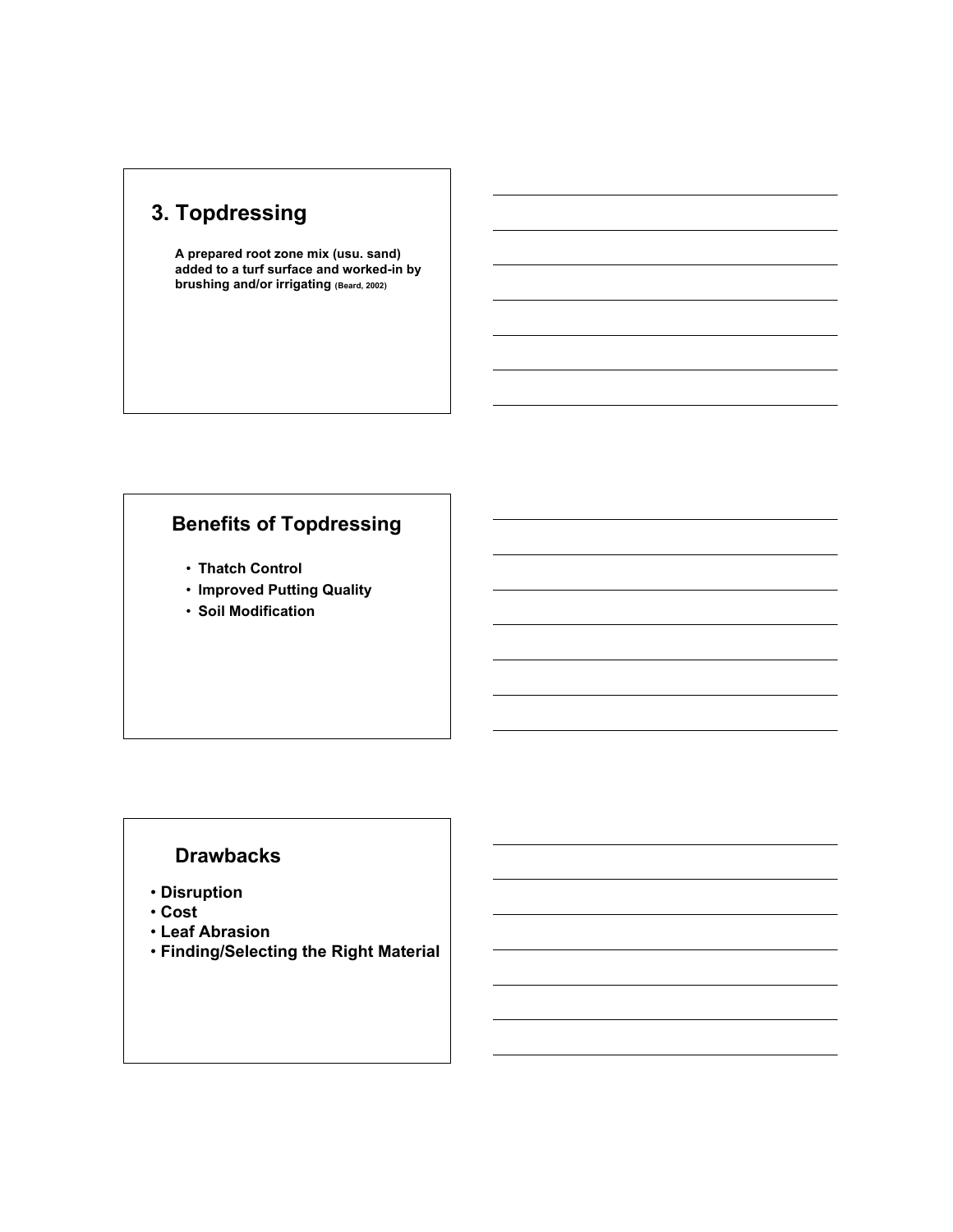# **4. Green Speed**

• Golfers tend to have strong opinions about green speed

#### **Why is Green Speed an Issue?**

- **1. TV announcers love to discuss green speed**
- **2. Member has just played in a tournament at another golf course where the greens were sped up for the two-day event, and he wonders why your greens aren't like that every day.**

# **History of Stimping**

- **Stimpmeter introduced in 1937 by Eddie Stimpson**
- **"As for it's use in actual play…it's out"**
- **"However there may be something to the device as an instrument for greenkeepers who might want to answer arguments about the speed and uniformity of their greens"**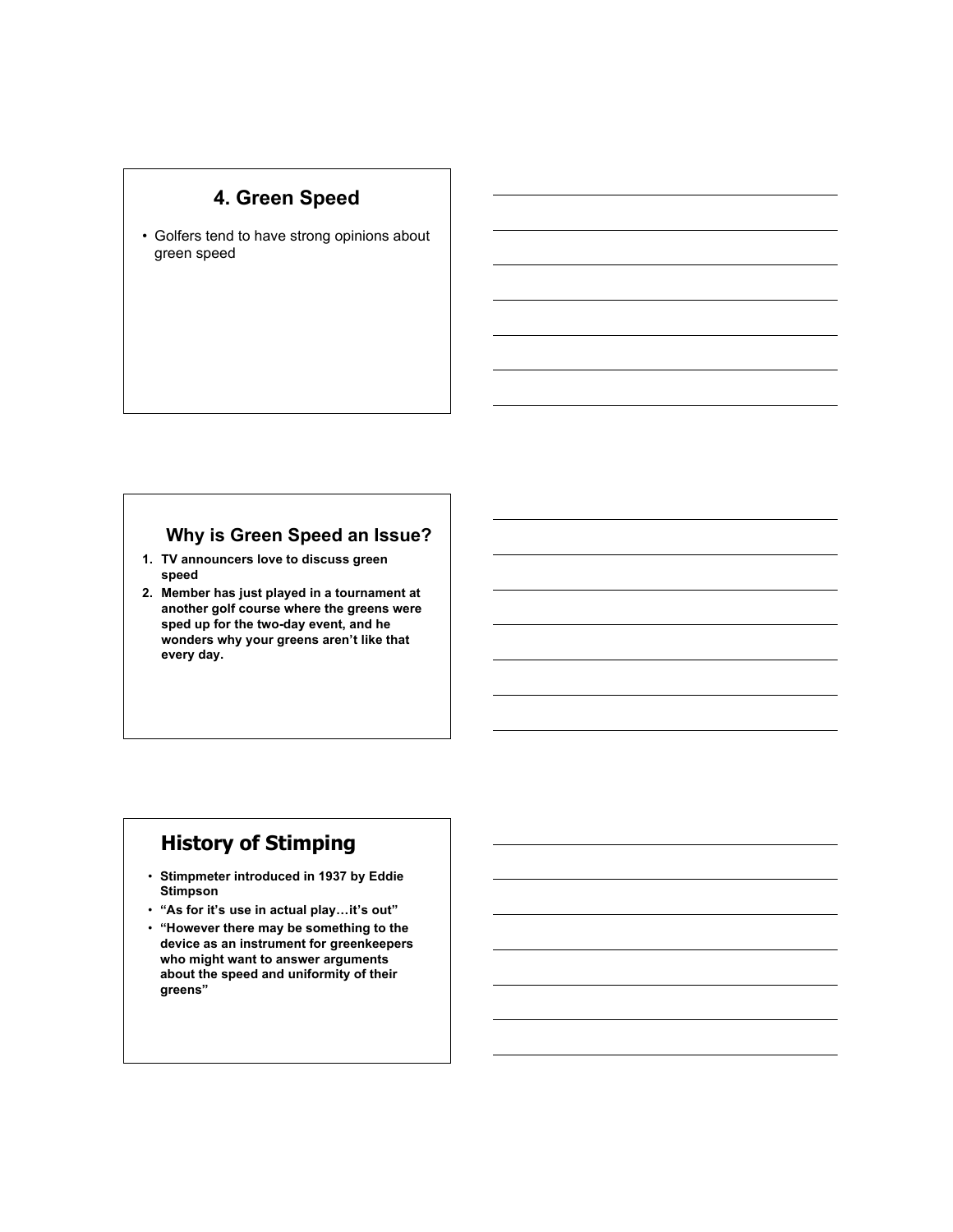# **Factors that Affect Speed**

- **Cultural practices**
	- –**Mowing height**
	- –**Rolling**
	- –**Fertilization**
	- –**Irrigation**
- **Weather**



# **5. Irrigation & Drainage**

**Syringing - applying small amounts of water to help the turf avoid heat stress**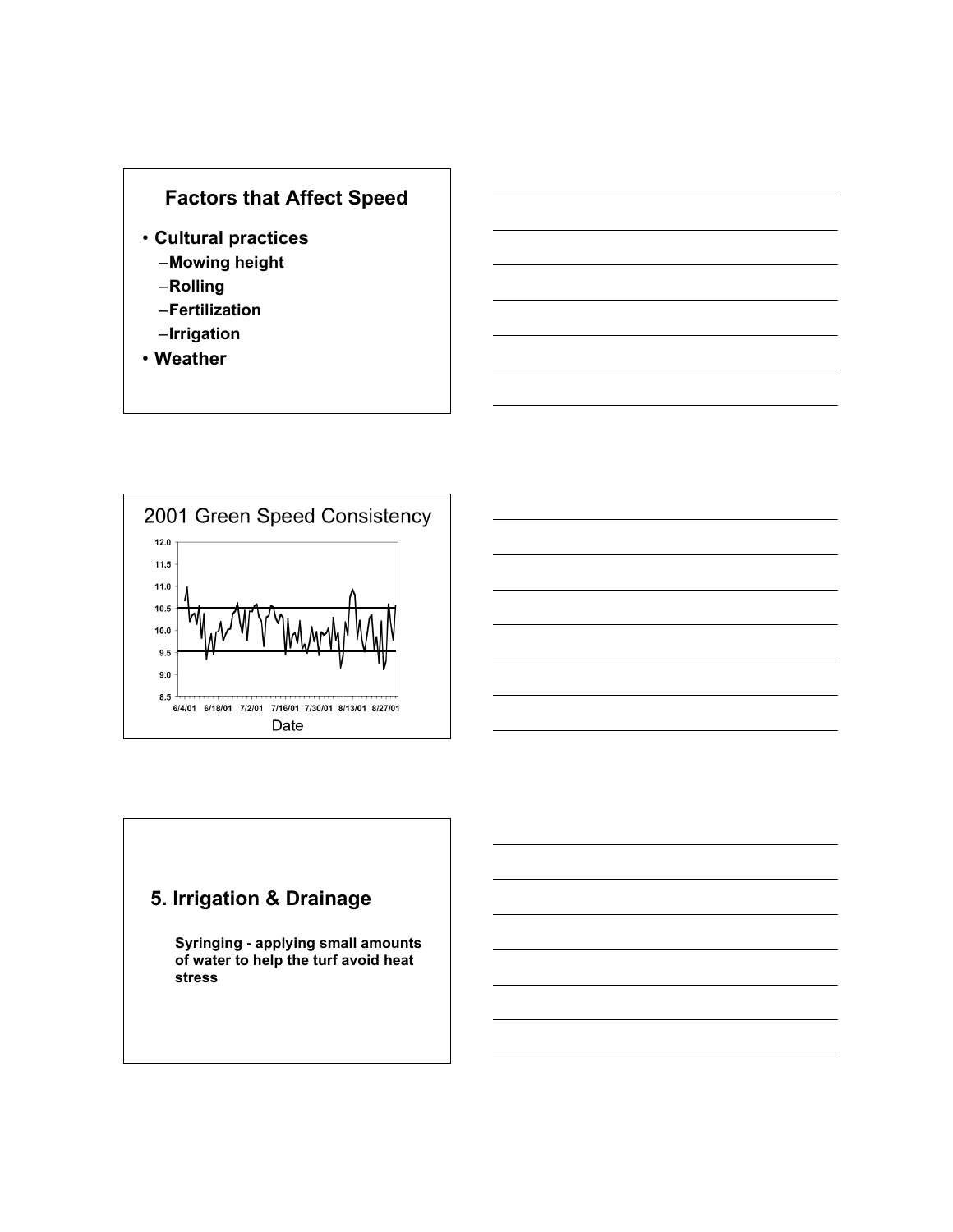#### **USGA Greens**

**They're manageable, they breed healthier turf and nothing better has come along. (Shackelford, 2002)**

**They're expensive, difficult to construct and not as reliable as billed. (Shackelford, 2002)**

#### **Moisture Problems on Greens**

- **Excess water can lead to Black Layer**
- **Dry areas often occur on elevated areas of greens – sometimes called 'hot spots'**

# **Solutions to Hot Spots**

- **Syringing**
- **Wetting Agents – help water penetrate soil and help soils retain moisture**
- **Alternative greens construction method**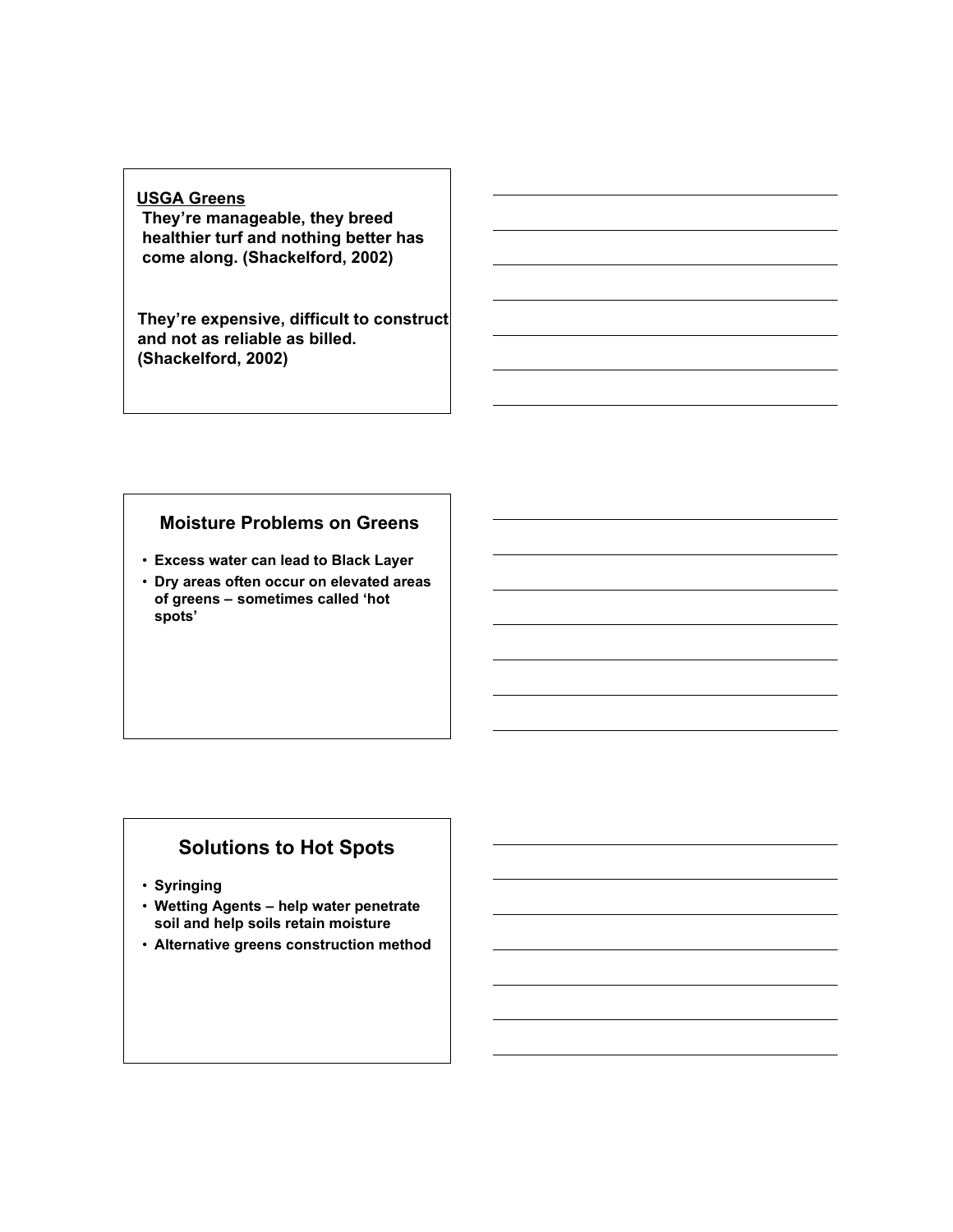### **6. Bunkers**

- **Bunkers are defined as hazards**
- **Golfers complain: too hard, too soft, too inconstistent**
- **Selecting bunker sands is challenging**

#### **Bunker Maintenance Costs**

- **Threetops in Gaylord, MI**
- **Mark Wildeman, CGCS**
	- **50% of hourly labor budget** – **Maintaining 37 bunkers**
	- **61,000 sq. ft. of bunkered area**
	- **Double the amount spent on greens!**
	- **Source: "Buried Lies" by Peter Blais, Golf Business, Nov., 2006**

#### **Treetops Rick Smith Signature**

- **18 hole regulation course**
- **137 bunkers, 196,000 sq. ft.**
- **40% of labor budget**
- **Greens are 25% of labor budget**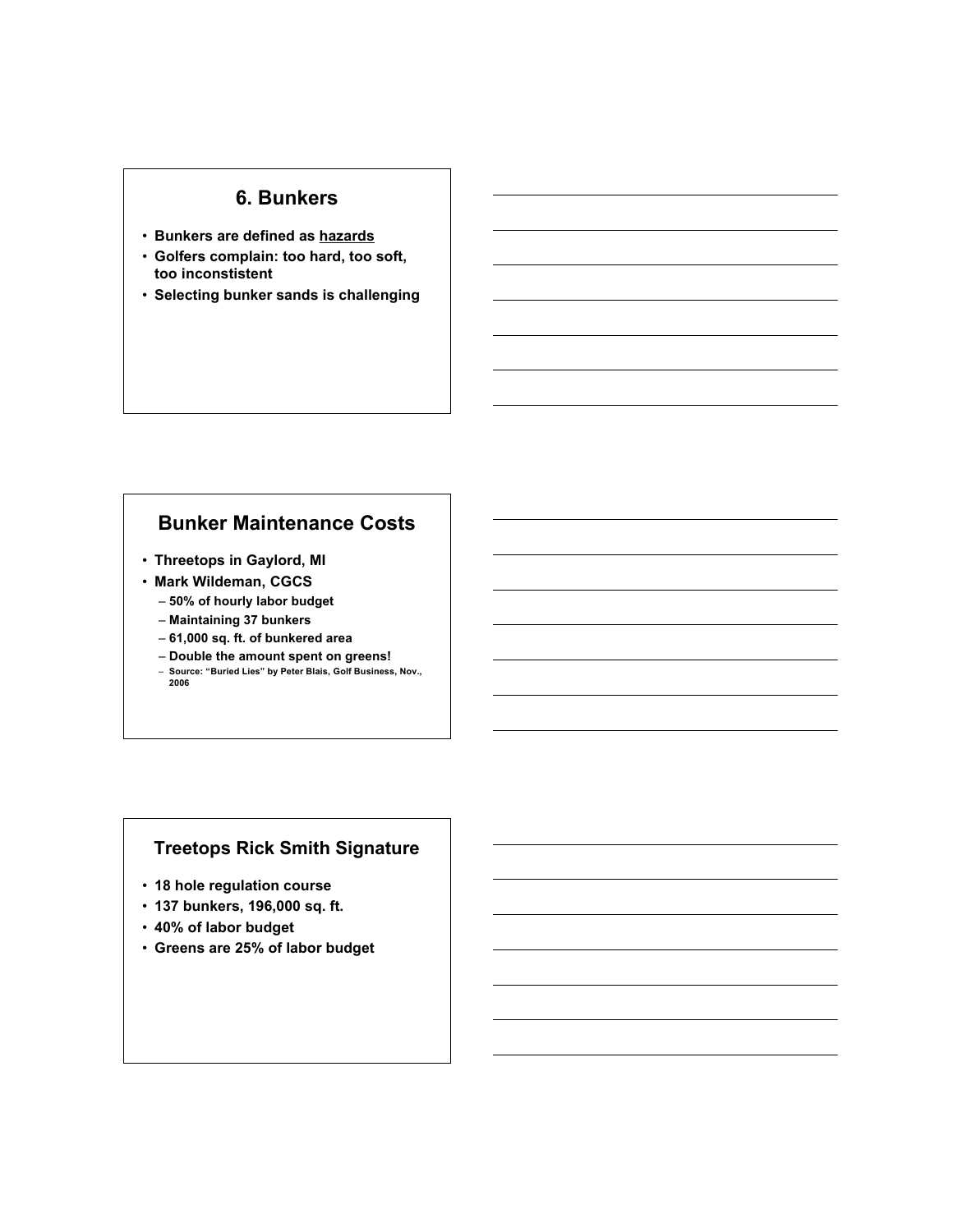### **Renovation Projects**

- **Choosing the correct sand is not easy**
- **"Probably ½ dozen sands in U.S. that meet criteria for an excellent bunker sand"**
- **"Of all the sands we test, we probably approve only about 5% and some of those are marginal" (Norm Hummel)**

# **7. Trees and Turf**

• **Trees 'harm' turf**

– **Shade**

- **Limit air movement**
- **Root systems compete**

# **Tree Revolution?**

• **Mission: Unpopular. Golf Digest, Oct. 2002**

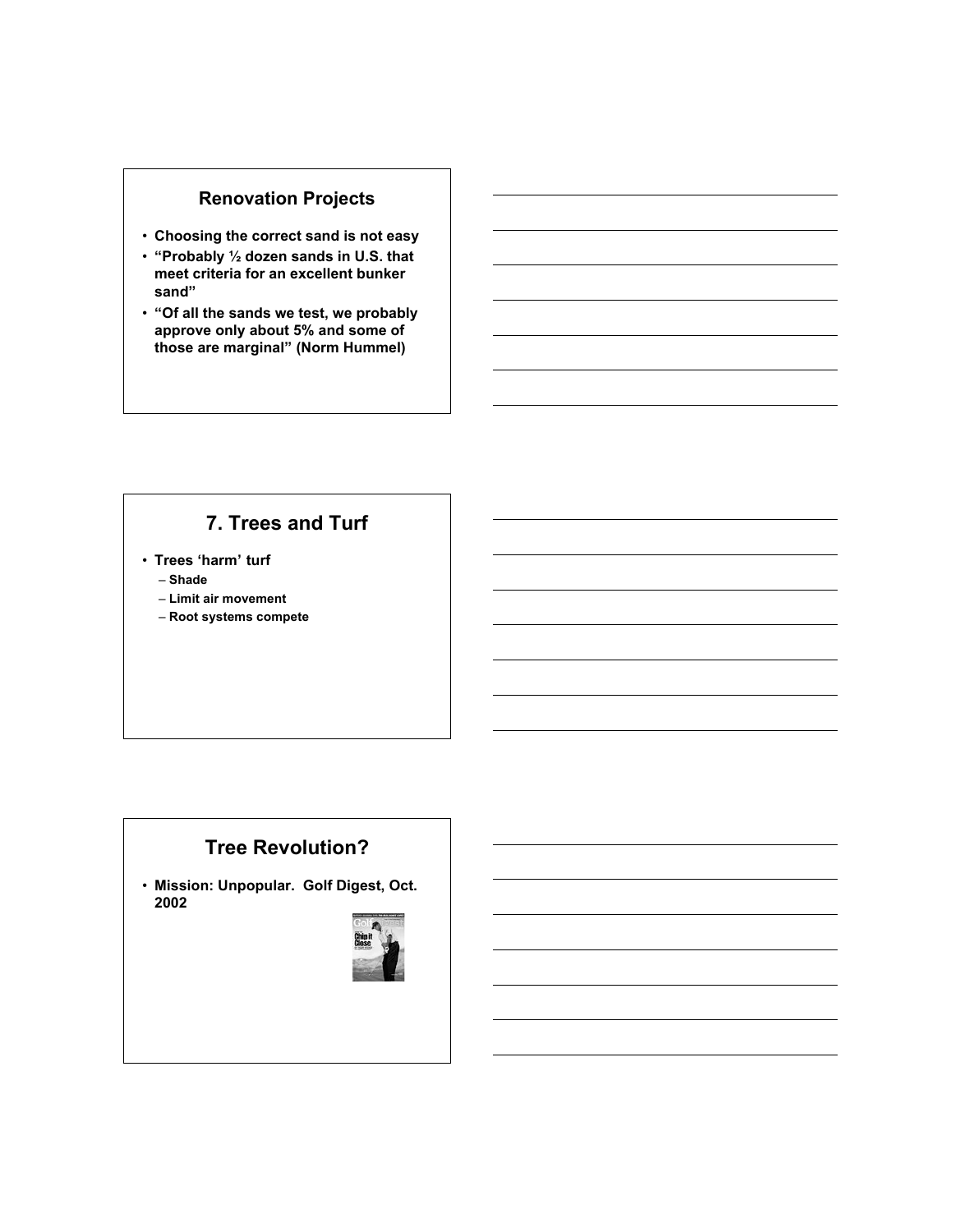#### **8. Winter Kill**

- **Many kinds of winter kill**
	- **Low temperature**
	- **Desiccation**
	- **Crown hydration**
- **Occurs in north and south**

### **Environmental Programs**

#### **1. Audubon International**

- **www.auduboninternational.org**
- **The Audubon Cooperative Sanctuary Program is an award winning education and certification program that helps golf courses protect our environment and preserve the natural heritage of the game of golf.**

- **Cooperative Sanctuary Program – for golf courses that are already open for play**
- **Signature Program – for golf courses that are under development**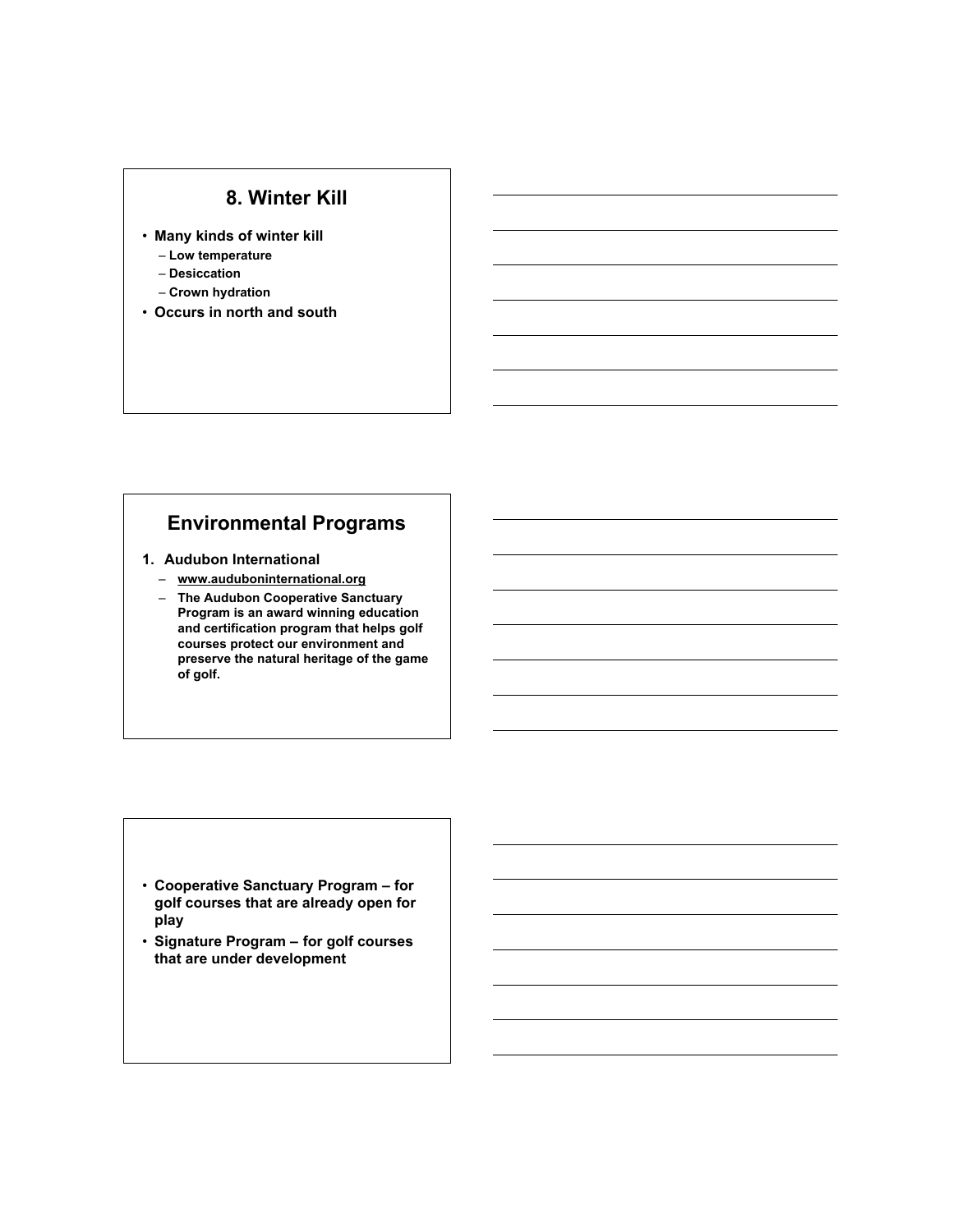- **Golf Courses can obtain certification**
	- **Assess the golf course property** • **Environmental resources, any liabilities?**
	- **Develop an environmental plan that fits the course's unique setting, goals, staff, budget, and time.**
	- **Audubon Int'l provides support, you make the decisions for your golf course**

### **How much?**

• **Annual fee of \$150 (USA), \$200 (international)**

The Environmental Institute for Golf

**Environmental Institute for Golf**